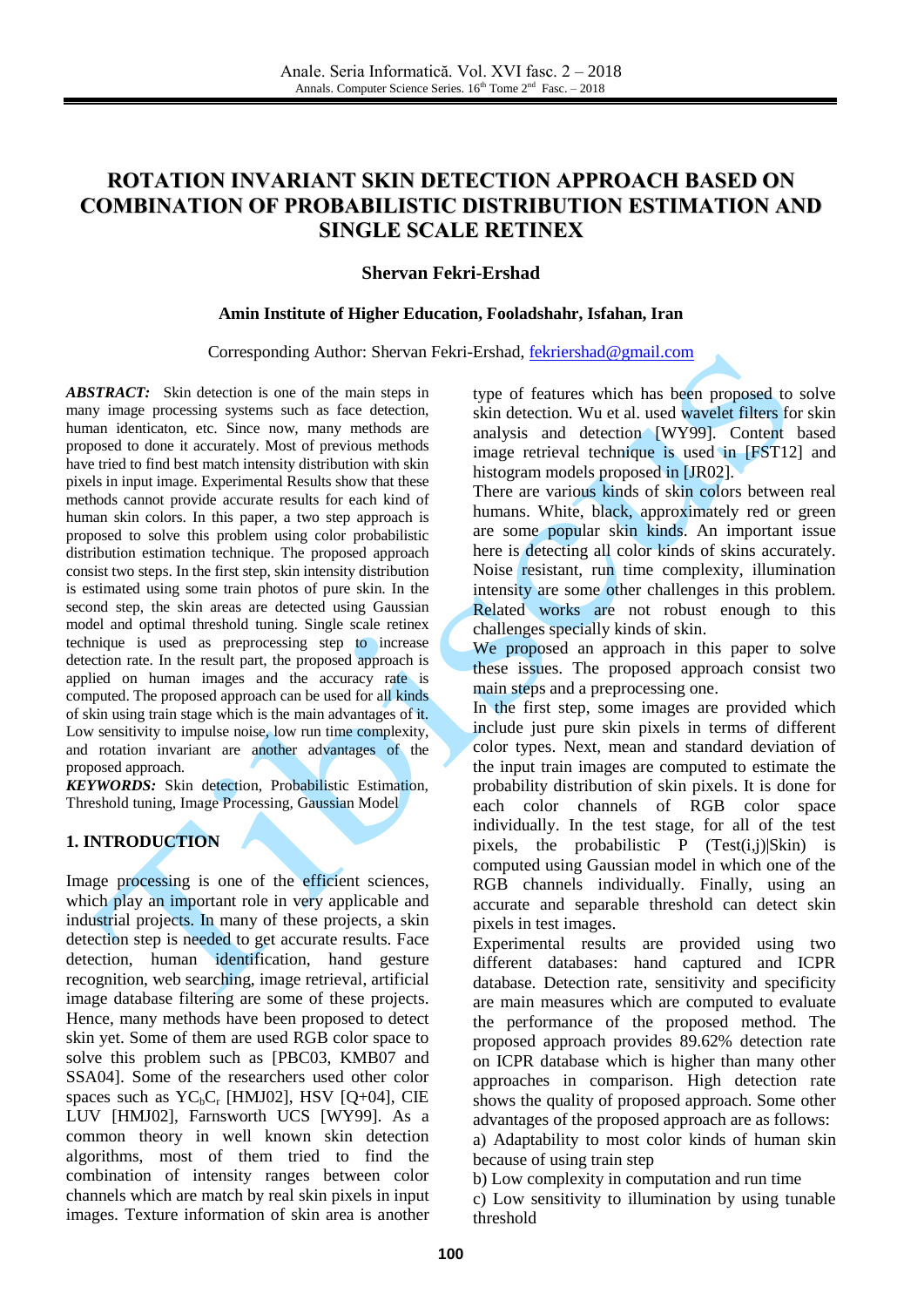The proposed approach is a general one which can be used for two class classification problems such as defect detection. In the section 6, defect detection is done based on this approach.

## **1.1 Paper Organization**

Next sections of reminder of this paper are as follows: Section two is related to the estimation of skin distribution. Section three is related to the description of using Gaussian model to estimate distribution of skin pixels. Section 4 has a brief description about how tune the Bayesian threshold for optimal point. In section 5, a preprocessing step is described to improve the detection rate based on single scale retinex algorithm. Section six provides a general theory to use proposed skin detection algorithm for surface defect detection, and finally, results and conclusions are included.

## **2. ESTIMATE OF SKIN DISTRIBUTION**

The aim of this paper is to detect skin areas in test images using train step. In the train step, proposed system should learn the skin features. In this respect, some pure skin images should be provided. In the Figure1, a pure skin image which can be used as train step are shown.



**Fig. 1. Cropping Pure Skin Areas** (a). Original Image (b). Pure Skin Area

The intensity distribution of pure skin images can provides discriminate features. In this section, an algorithm is proposed to estimate the intensities distribution of color face images. The main theory of the proposed approach is based on estimating skin distribution. Gaussian model can be used to estimate an statistical distribution just like skin pixels. Hence, first of all some train images which contains just pure skin pixels, should be provided.

In [AML08], Akhloufi et al. are proved that study RGB channels individually can provide discriminative features. Akhloufi et al. [AML08], are computed statistical features such as mean, entropy, energy, standard deviation, etc from Red, Green and blue histograms individually to classification the textures.

In order to model a Gaussian distribution for skin pixels, *mean* and *standard deviation* should be used. The well known previous researches show that intensity range of skin pixels in color channels is too different. So, a Gaussian model should be estimated for each color channel of input pure skin image separately. It is shown in equations (1) and (2), for Red channel.

Mean(R) = 
$$
1/_{n \times m} \sum_{0 \le i \le m} P(i, j, RED)
$$
 (1)

$$
STD(R) = \sqrt{\frac{1}{n \times m} \sum_{\substack{0 \le i \le m \\ 0 < j < n}} (P(i, j, RED) - \text{mean}(R))^2} \tag{2}
$$

Where, P(i, j, RED) means the intensity of pixel in  $i_{th}$  row and  $j_{th}$  column of input image in red channel. Also, *m* and *n* are the size of train image. By using a similar way, the Mean and STD in green and blue channels can be computed. Now, three different Gaussian models are built on each color channels. These can be used as a good identification for pure skin in human facial train images. In order to built Gaussian models, just mean and standard deviation are used. In order to compute the mean and standard deviations, whole image is considered rather than local features. So, the proposed approach is not sensitive to rotation.

## **3. GAUSSIAN MODEL FOR SKIN CLASSIFICATION**

Skin detection can be considered as a visual two class classification problem. So, in this step the aim is to detect skin pixels in test images using train information.

We know that, each pixel in test image can be "skin" or "not". We used a gaussian model to estimate skin distribution in previous section. Here, the probability skin being of pixel coordinates (i,j) (*P(Test(i,j)|Skin)*) should be computed.

In order to estimate *P(Test(i,j)|Skin)*, by assuming independency assumption between RGB channels, we have equation (3).

$$
P (Test(i,j)|\nSkin) = P (R_{Test}(i,j)|\nSkin) \times P(G_{Test}(i,j)|\nSkin) \times P(B_{Test}(i,j)|\nSkin) \tag{3}
$$

Where, P  $(Test_i(i,j))$  Skin) shows the probability that pixel (i,j) in test images be skin. Now, Gaussian model can be used to compute the probability estimation between RGB channels and Skin distribution. Equation (4) shows these algorithms. Where Gaussian function is the Gaussian distribution and R, G and B are test pixels intensities in each channel.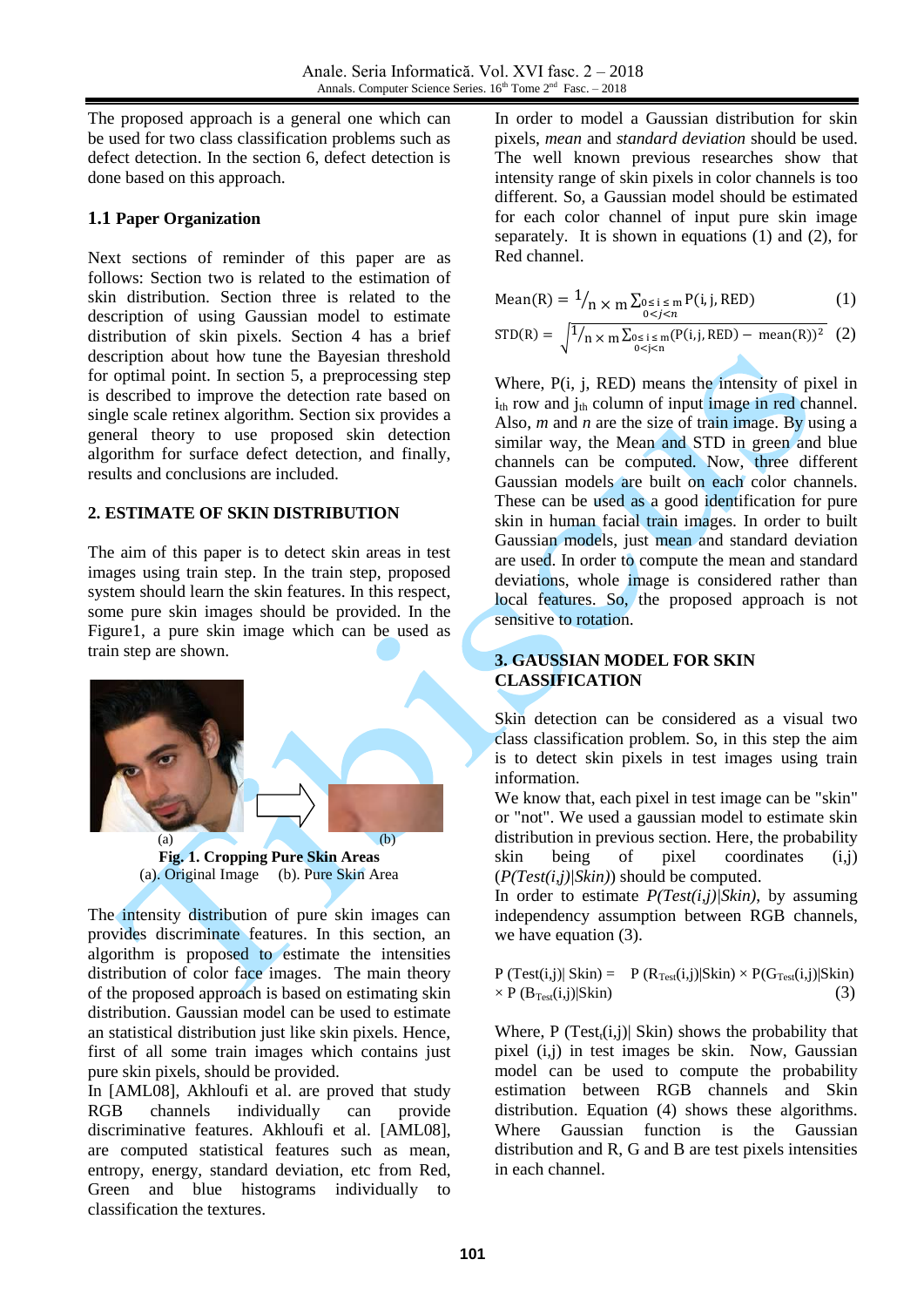$P$  (Test(i,j) | skin) =

Gaussian( $R_{Test}(i,j)$ , Mean<sub>R(Train)</sub>, STD<sub>R(Train)</sub>) $\times$ Gaussian( $G_{Test}(i,j)$ , Mean<sub>G(Train)</sub>,  $STD_{G(Train)}$ )× Gaussian( $B_{Test}(i,j)$ , Mean<sub>B(Train)</sub>, STD<sub>B(Train)</sub> (4)

Where,  $P(Test(i,j)|Skin)$  shows the probability that pixel (i,j) be skin.

 $R_{Test}(i,j)$ ,  $G_{Test}(i,j)$  and  $B_{Test}(i,j)$  are intensity value of pixel coordinate (i,j) in red, green and blue color channels.

Mean $_{R(Train)}$ , Mean $_{G(Train)}$ , and Mean $_{G(Train)}$  are mean intensities of red, green and blue channels that are computed for pure skin images in train step.

 $STD_{R(Train)}$ ,  $STD_{G(Train)}$ , and  $STD_{G(Train)}$  are standard deviation of color channels that are computed for pure skin images in train step.

Also, Gaussian(X, Mean, STD) shows the Gaussian distribution for input x that can be computed using equation (5). The STD is the square root of an unbiased estimator of the variance of the population from which X is drawn, as long as X consists of independent, identically distributed samples.

Gaussian(x, mean, STD) =  
\n
$$
\exp \left\{-0.5 \times (x - \text{mean})^2 / \text{STD}\right\}
$$
\n(5)

Finally, a threshold should be computed for probability to classify skin pixels from non-skin pixels. Pixels which have probability (equation (4)) more than threshold are skin and the pixels with probability value less than threshold are not skin. Threshold optimizing algorithm is described in next section.

## **4. THRESHOLD OPTIMIZATING**

Using a threshold, after computing probability of all test pixels, can finalize the skin detection algorithm. In this respect, calculating an accurate and severable threshold is necessary.

In order to find optimize threshold, it's easy to compute the probability of each train pixels P  $(Train(i,j)$   $|Skin)$  using equation(6), and finally choose the lowest computed probability as optimal threshold for skin detection.

**Threshold = Minimum**  $\{P(Train(i,j) | Skin) | For Each\}$ Train pixels**}**

### Where,

**P** (Train(i,j) | Skin) = Gaussian ( $R_{Train}(i,j)$ , Mean<sub>R(Train)</sub>,  $STD_{\text{R(Train)}} \times Gaussian(G_{\text{Train}}(i,j), Mean_{\text{G(Train)}})$  $STD_{G(Train)} \times Gaussian(B_{Train}(i,j))$ , Mean<sub>B(Train)</sub>,  $STD_{\text{B(Train)}}$  (6)

P (Train(i,j) | Skin) shows the probability that pixel(i,j) be skin in train image.

It will be provide the ability to classify every colors of skin in common and homogeneous images. In Figure 2, skin detection is done based on some various thresholds and then they are compared by tuned optimal threshold.







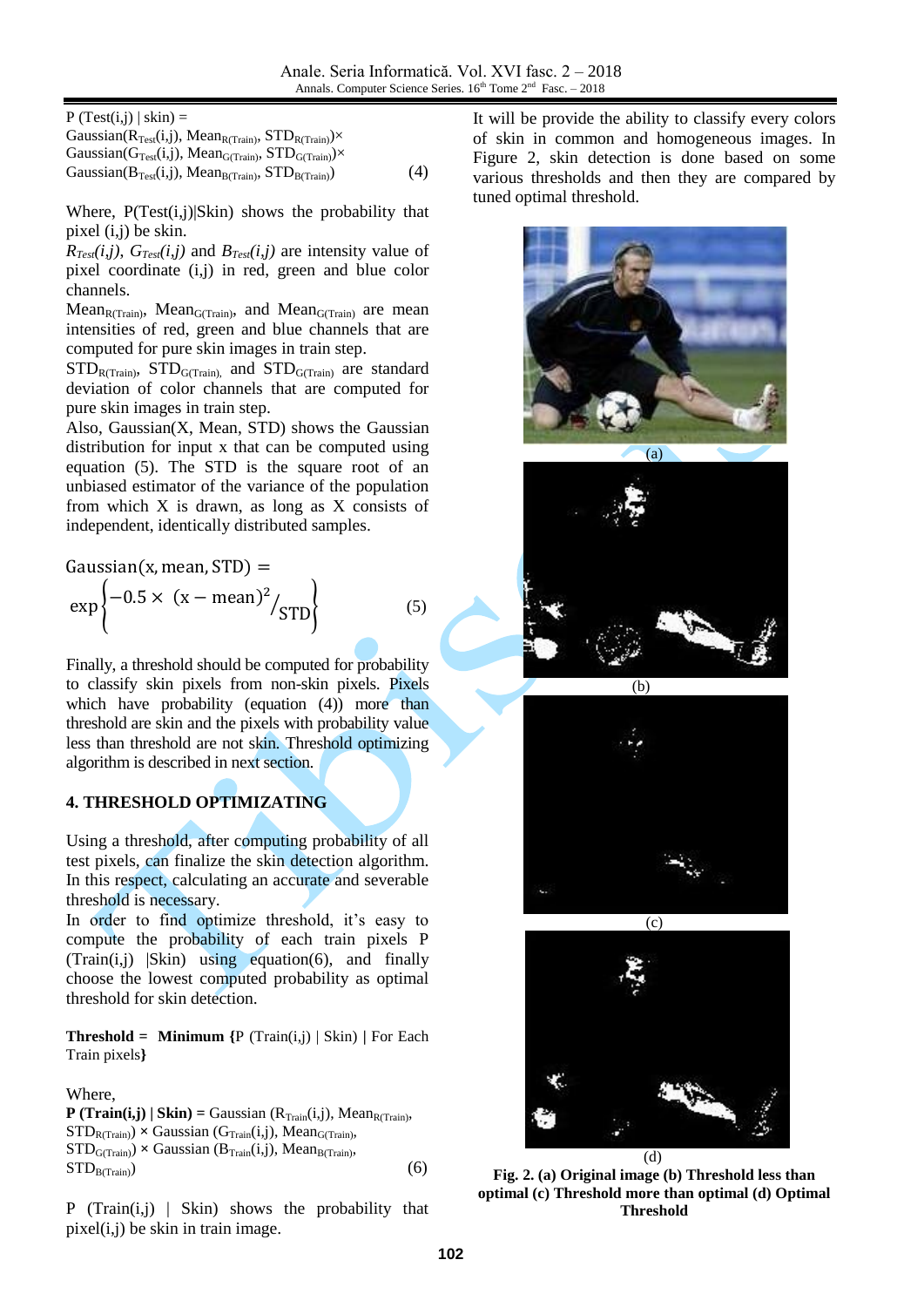#### **5. IMAGE NORMALIZATION BASED ON SSR**

Land and McCann [LM71], proposed an idea that each image is the product of two elements, illumination  $L(x, y)$  and reflectance  $R(x, y)$ .

$$
I(x, y) = L(x, y) . R(x, y)
$$
 (7)

Reflectance contains information about the main objects in image. Illumination contains geometric properties of the scene. Reflectance information is more important than illumination in image processing applications. So, the reflectance of the objects should be very similar to the original manner. Illumination varies slowly in different locations of the image but reflectance may be changes rapidly than illumination in the same locations. There is a basic assumption here that reflectance information may be far from original manner due to illumination effects. So, illumination should be drastically reduced due to the high-pass filtering, while the reflectance after this filtering should still be very close to the original reflectance. The reflectance can be also found by dividing the image by the low pass version if the original image, which is representing illumination components.

Land et al [LM71] proposed a technique called retinex, as combination of the cortex and retina. The most interesting point for illumination normalization is the assumption that perception depends on the relative or surrounding illumination. It means that reflectance  $R(x, y)$  equals the quotient of image  $I(x, y)$ y) and the illumination  $L(x, y)$  calculated by the neighborhood of I(x, y). It improves the visibility of dark object while maintaining the visual different of the light area.

In 1997, Jobson et al, [JRW97] proposed an algorithm to estimate illumination of a local neighborhood. The proposed algorithm by [JRW97] is called signal scale retinex (SSR).

In SSR, first a Gaussian kernel is defined to estimate the local illumination of interested neighborhood. Next, the logarithmic transformation is used to compress the dynamic range of interested local neighborhood. Finally, reflectance image can be computed using the following equation.

**SSR(x, y)** =  $\log I(x, y) - \log [F(x, y) * I(x, y)]$  (8)

F(x, y) shows the surrounding Gaussian function. Also, (\*) denotes the convolution operation.

Single scale retinex algorithm has a high power for image normalization especially enhancement of objects in dark areas. SSR has been used as a preprocess step in different cases such as face recognition [Les10], image enhancement [C+08] and stoned porosity detection [TF14]. SSR can be used in our skin detection case as a preprocess step for normalization of the human facial images.

Results shows that using a preprocess image normalization stage based on SSR can improve the skin detection rate of proposed approach. In most of the inspection systems, the light source location, shine orientation, camera set are not the same. So, the captured images may be different in contrast, brightness and illumination. Regarding to this problems, a preprocessing step like image normalization is necessary. So far, many various techniques have been proposed for normalizing images, Such as gamma intensity correction [GW02], Block based histogram equalization [XL05], Homomorphic filtering, Adaptive histogram equalization [PA87]. According to the following reasons, SSR technique is used in this paper.

I) In the train step, Gaussian model is applied on the whole image. Also, Single Scale Retinx normalizes the illumination in the whole image regardless many other normalization techniques. Hence, the basic features which are extracted from the pure skin images have are more accurate.

II) According to the section (2), the Gaussian distribution estimation describes global contrast of an image.SSR normalizes the entire contrast. So, the performance of the estimation operator may be increased.

### **6. PROPOSED APPROACH FOR SURFACE DEFECT DETECTION**

Visual surface defect detection is an active topic research for image processing scientists. The main issue of surface defect detection is same with skin detection. Different surface types can effect on performance of the detection system just like different skin color types. The proposed approach can be used for defect detection, because of using a train step. Of course, that is not design especially for defect detection problems. But some of the results are showed that it can be efficient in some cases such as stone porosity detection.

If train images, provides of absolutely non-defect images. It is easy to estimate distribution of the absolutely non-defect pixels. After this, according to section 3, using gaussian model in each channel and estimation the probability of test pixels can detect the defects. Figure 3 has been shows some of the results by applying proposed approach on stones.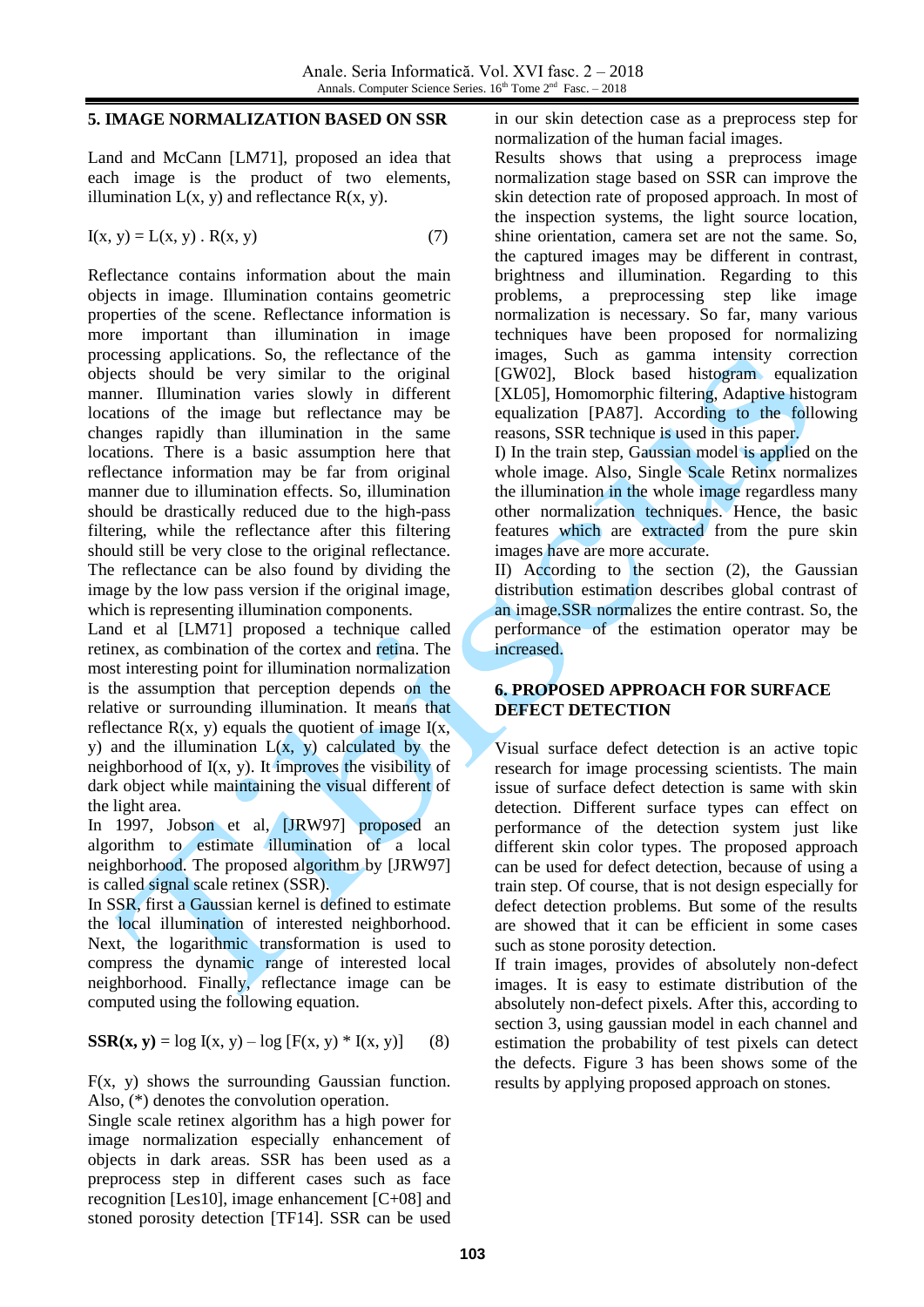



## **7. RESULT**

According to the previous skin detection approaches, there is not a popular database of skins to evaluate the performance of its methods. Some of the researchers provide a database for itself by digital camera. Some ones use benchmarks which are provided for face identification or pose detection as test set. In this respect, in order to prove the quality of proposed approach, two different datasets are employed.

## **7.1. Hand captured database**

50 images are captured by a digital camera with resolution 12 megapixels. Different skin color types are considered in hand captured database. The proposed skin detection approach is applied on them. Accuracy rate is computed using detection rate measure (equation (9)). Skin detection and surface defect detection can be categorized in visual two class classification problems. One of the efficient measures to evaluate performance of these problems is detection rate (equation 10). In [BBK00] and [TKS08], the authors are used this criterion to compute the accuracy rate for texture defect detection approaches. The detection rate equation (9), is used in [FT12] for surface defect detection, and respectively for texture classification [Fek12]. Many previous state-of-the-art skin detection approaches such as [FST12] and [KMB07], are used these criteria to evaluate their efficiency and performance.

$$
Detection Rate = 100 \times \left(\frac{N_{DD} + N_{SS}}{m*n}\right) \tag{9}
$$

Where, n and m are the size of test image.  $N_{SS}$ means the number of really skin pixels which detected as skin and  $N_{DD}$  means the number of pixels which are not skin and the proposed approach don't detects them as skin.

The accuracy rates for the entire test images in hand captured database is computed  $90.73 \pm 0.2$ . In order to compute the standard deviation Pair T-Test method is used.

High detection rate shows the power of our proposed approach to detect skin parts of input images in terms of every kind of human color skins. So, it can be used in many applications, which are needed a skin detection process. Low complexity in computation and run time are some of other advantages of the proposed approach. Using a train stage is provide, various skin kinds detection ability. According to the section 4, proposed approach can be used for skin kind's classification in complex images also. Complex images mean the images which are included two or more kinds of skins. Some of the visual results are shown in Figure 4. Some other methods such as wavelet filtering, histogram analysis and Gabor filter are applied on test images, and the results are compared by proposed approach in terms of detection rate, which is shown in the Table 1.The Sensitivity (equation (10)) and specificity (equation (11)) were measured for all of the skin detected results. Where TN, TP, FN and FP are means true negative, true positive, false negative and false positive. These are shown in Table 1.

$$
Sensitivity = \frac{TP}{TP + FN}
$$
 (10)

$$
Specificity = \frac{TN}{TN + FP}
$$
 (11)

## **7.2. Face recognition ICPR database**

There are many benchmarks to evaluate the performance of face recognition or facial identification methods. Some researchers in skin detection scope use these databases to evaluate their quality and performance. In this respect, ICPR database is chosen here as a test dataset. ICPR consists of 15 sets of images. Each set contains of 2 series of 93 images of the same person at different poses. There are fifteen people in the database totally. Some features of the ICPR dataset are as follows:

- Wearing glasses in some images
- Various skin colors
- Different pose orientation
- Different head directions

The proposed approach is applied on this database images and detection rate is computed. The result is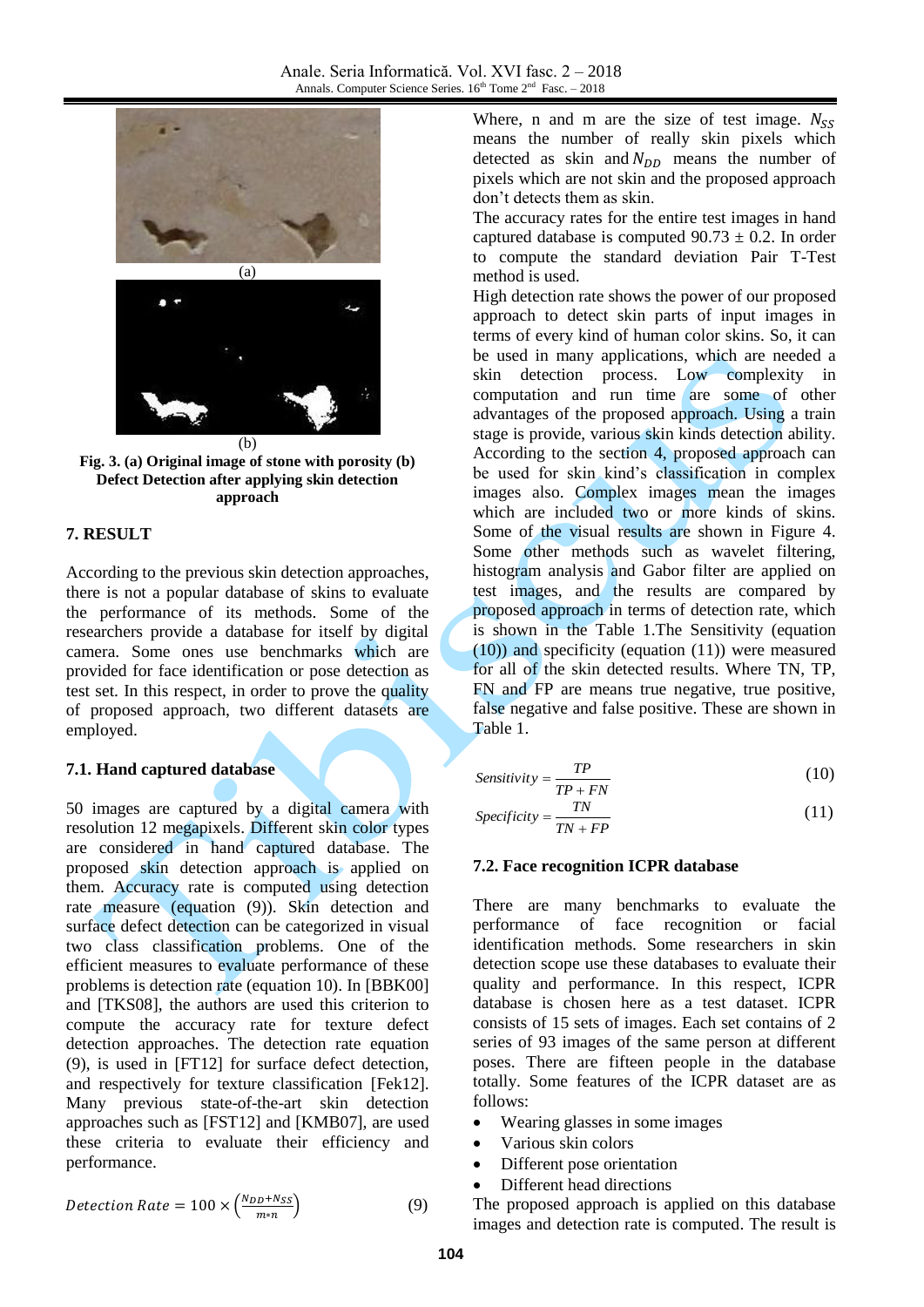shown in table 2. The comparison results of some state-of-the-art skin detection methods are shown in table2 too using ICPR dataset. As it can be found, detection accuracy rate of the proposed approach on ICPR dataset is less than hand captured dataset. It may be occurred because of higher variety of pose or skin colors in ICPR. Some of the visual results on ICPR images are shown in Figure 5.

| database          |                  |                    |                    |  |
|-------------------|------------------|--------------------|--------------------|--|
| Approach          | <b>Detection</b> | <b>Sensitivity</b> | <b>Specificity</b> |  |
|                   | rate             |                    |                    |  |
| <b>Proposed</b>   | $90.73 \pm 0.2$  | $89.17 \pm 0.3$    | $91.54 \pm 0.2$    |  |
| Approach          |                  |                    |                    |  |
| Statistical       | $81.22 \pm 0.9$  | $79.54 \pm 0.7$    | $82.81 \pm 0.8$    |  |
| Features [JR02]   |                  |                    |                    |  |
| Structural        | $88.62 \pm 0.8$  | $85.32 \pm 0.3$    | $89.01 \pm 0.5$    |  |
| Features [PBC03]  |                  |                    |                    |  |
| Image retrieval   | $89.47 \pm 0.6$  | $89.28 \pm 0.7$    | $91.02 \pm 0.6$    |  |
| technique [FST12] |                  |                    |                    |  |

**Table 1. Skin detection rates using Hand captured database**

| Table 2. Skin detection rates using face recognition |  |  |  |  |
|------------------------------------------------------|--|--|--|--|
| databases                                            |  |  |  |  |

| <b>Detection</b><br>rate | <b>Sensitivity</b> | <b>Specificity</b> |
|--------------------------|--------------------|--------------------|
|                          |                    |                    |
|                          |                    |                    |
| $89.62 \pm 0.4$          | $88.41 \pm 0.4$    | $89.92 \pm 0.5$    |
|                          |                    |                    |
| $77.96 \pm 0.6$          | $79.54 \pm 0.8$    | $79.55 \pm 0.7$    |
|                          |                    |                    |
| $87.76 \pm 0.6$          | $82.29 \pm 0.4$    | $87.90 \pm 0.4$    |
|                          |                    |                    |
| $88.91 \pm 0.5$          | $87.83 \pm 0.3$    | $89.75 \pm 0.2$    |
|                          |                    |                    |
|                          |                    |                    |

## **CONCLUSION**

The aim of this paper was to propose an accurate approach to detect skin in color human facial images. According to this aim, an approach is proposed based on combination of probabilistic distribution estimation techniques and single scale retinex. The proposed approach included two steps. In the train stage, system learned the pure skin intensities distribution using mean and standard deviation of some pure skin images. In the test stage, the skin area of the test image was detected using a Gaussian model. In the result part, the detection rate was compared by some well known methods in this literature. Results proved the performance quality of our proposed approach for skin detection. Some other advantages of the proposed approach can be numbered as follows:

- A. The proposed approach can be used to detect every colors of skin. It's enough to train intensities distribution of desired skin color by using some pure skin images in desired color.
- B. The proposed approach is a general visual areas classification that can be used for some other

image processing applications such as surface defect detection, image segmentation and etc.

- C. The computational complexity of proposed approach is low, because of using train step one times in all cases
- D. Sensitivity of our proposed approach to impulse noise is low. In the distribution estimation technique, the whole image is considered rather than local features. So, little impulse noises on pixels cannot disturb entire mean or standard deviation
- E. The extracted feature vector in section 2 is rotation invariant. Because of using mean and standard deviations as feature dimensions.

## **FUTURE WORK**

One of the good directions for future works may be to analysis this approach in other color spaces like HSV or  $YC_bC_r$ . Also, using relation between each pixel and his neighbors may provide more severability between skin and non-skin pixels.







**Fig. 4. (a) Original Image (b) skin detected using proposed approach (c) Original Image (d) skin detected using proposed approach**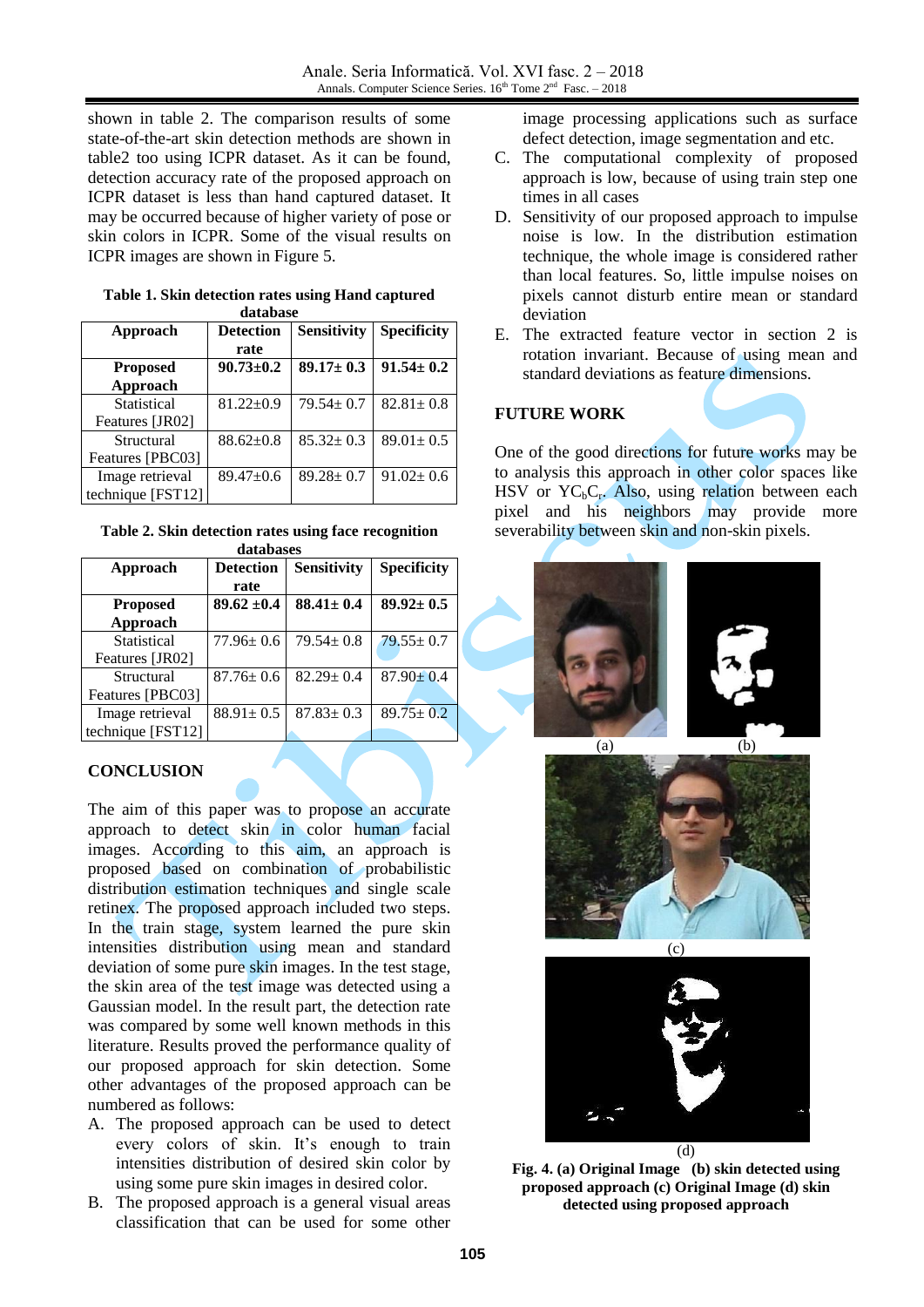

**Fig. 5. (a) Original Image (b) skin detected using proposed approach (c) Original Image (d) skin detected using proposed approach**

### **REFERENCES**

[AML08] **M. A. Akhloufi, X. Maldague, W. B. Larbi -** *A New Color-Texture Approach for Industrial Products Inspection*, Journal of multimedia, Vol. 3, No. 3, pp. 44-50, 2008.

- [BBK00] **A. Bodnarova, M. Bennamoun, K. K. Kubik -** *Suitability analysis of techniques for flaw detection in textiles using texture analysis*, Pattern Analysis & Applications, Vol. 3, pp. 254-266, 2000.
- [C+08] **D. H. Choi, I. H. Jang, M. H. Kim, N. CH. Kim -** *Color image enhancement using single-scale retinex based on an improved image formation model*, *In Proceeding of 16th European Signal Processing Conference*, Lausanne, Switzerland, 2008.
- [Fek12] **S. Fekri-Ershad -** *Color texture classification approach based on combination of primitive pattern units and statistical features*, International journal of multimedia and its applications, Vol. 3, No. 3, pp. 1-13, 2012.
- [FT12] **S. Fekri-Ershad, F. Tajeripour -** *A robust approach for surface defect detection based on one dimensional local binary patterns*, Indian Journal of science and technology, Vol.5, No. 8, pp-3197-3203, 2012.
- [FST12] **S. Fekri-Ershad, M. Saberi, F. Tajeripour -** *An innovative skin detection approach using color based image retrieval technique*, International journal of multimedia and its applications, Vol. 4, No. 3, pp. 57-65, 2012.
- [GW02] **R. C. Gonzales, R. E. Woods -** *Digital Image Processing, Second Edition*, *Pearson Education International, Upper Saddle River*, New Jersey, 2002.
- [HMJ02] **R. L. Hsu, M. A. Mottaleb, A. K. Jain -** *Face detection in color Images*, IEEE Transaction on Pattern Analysis and Machine Intelligence, Vol. 24, No. 5, pp. 696–706, 2002.
- [JR02] **M. Jones, J. M. Rehg -** *Statistical color models with application to skin detection*, International Journal of Computer Vision, Vol. 46, No. 1, pp. 81-96, 2002.
- [JRW97] **D. J. Jobson, Z. Rahman, G. A. Woodell -** *Properties and performance of a center/surround retinex*, IEEE Transaction on Image Processing, Vol. 6, No.3, pp. 451–462, 1997.